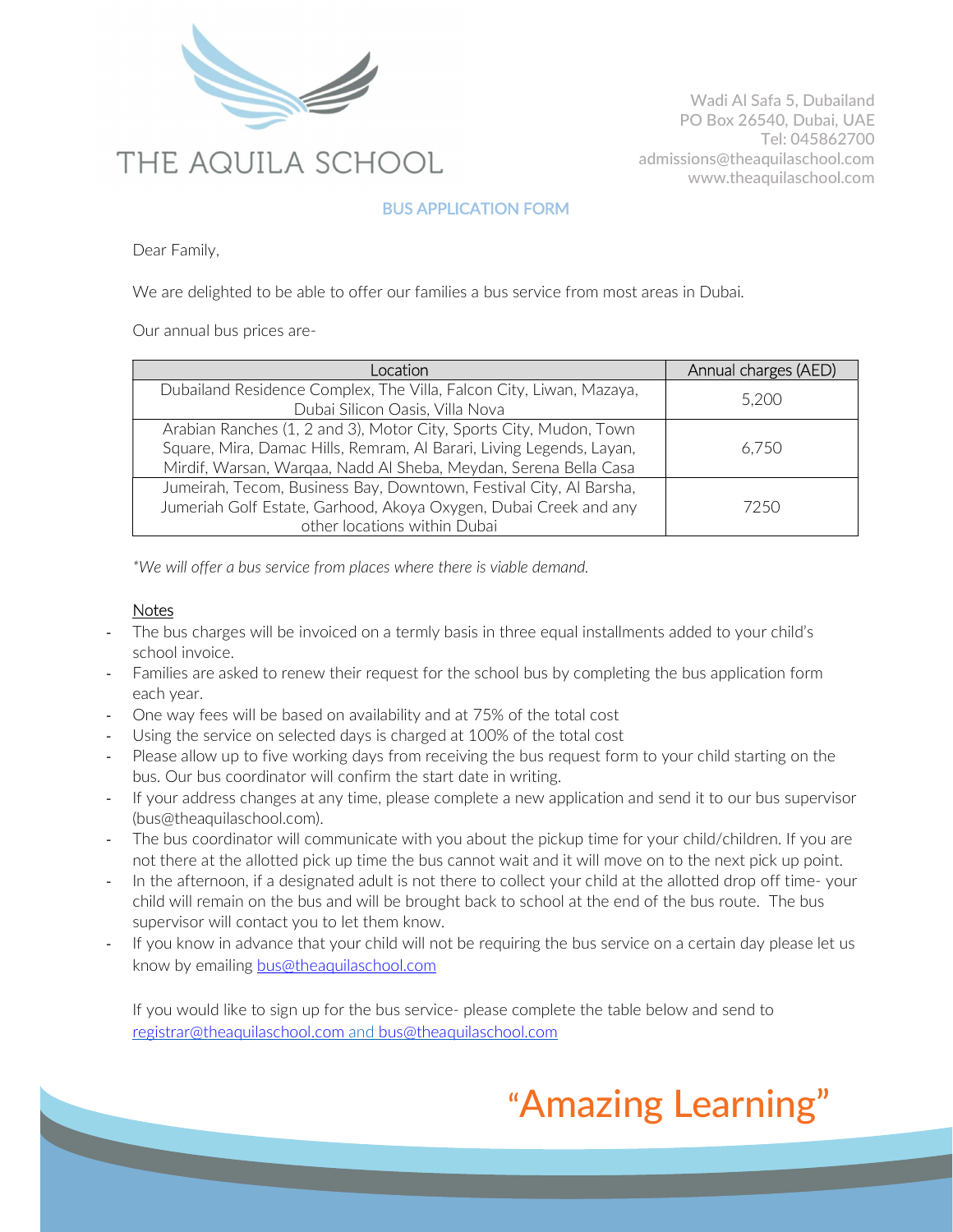

Wadi Al Safa 5, Dubailand PO Box 26540, Dubai, UAE Tel: 045862700 admissions@theaquilaschool.com www.theaquilaschool.com

#### BUS APPLICATION

| Childs' full name                     |                        |        |  |         |           |          |
|---------------------------------------|------------------------|--------|--|---------|-----------|----------|
| Year group in                         |                        |        |  |         |           |          |
| 21/22                                 |                        |        |  |         |           |          |
| Home address                          |                        |        |  |         |           |          |
| (please give as                       |                        |        |  |         |           |          |
| detailed an address                   |                        |        |  |         |           |          |
| as possible)                          |                        |        |  |         |           |          |
| Email address                         |                        |        |  |         |           |          |
|                                       |                        |        |  |         |           |          |
| Which days will                       |                        |        |  |         |           |          |
| your child use the                    | Sunday                 | Monday |  | Tuesday | Wednesday | Thursday |
| bus service?                          |                        |        |  |         |           |          |
| Do you require the                    |                        |        |  |         |           |          |
| bus service in the                    | Mornings<br>Afternoons |        |  |         |           |          |
| morning and                           |                        |        |  |         |           |          |
| afternoon?                            |                        |        |  |         |           |          |
| Anticipated start<br>date for the bus |                        |        |  |         |           |          |
| service (actual start                 |                        |        |  |         |           |          |
| date will be                          |                        |        |  |         |           |          |
| confirmed by the                      |                        |        |  |         |           |          |
| school)                               |                        |        |  |         |           |          |
| Name, relationship                    | Name-                  |        |  |         |           |          |
| and contact number                    | Relationship-          |        |  |         |           |          |
| of all adults                         | Contact number-        |        |  |         |           |          |
| authorised to collect                 |                        |        |  |         |           |          |
| your child from the                   | Name-                  |        |  |         |           |          |
| bus                                   | Relationship-          |        |  |         |           |          |
|                                       | Contact number-        |        |  |         |           |          |
| Contact number to                     |                        |        |  |         |           |          |
| be used in case of                    |                        |        |  |         |           |          |
| an emergency                          |                        |        |  |         |           |          |
| Please remind us of                   |                        |        |  |         |           |          |
| any medical issues<br>your child has  |                        |        |  |         |           |          |
|                                       |                        |        |  |         |           |          |

# "Amazing Learning"